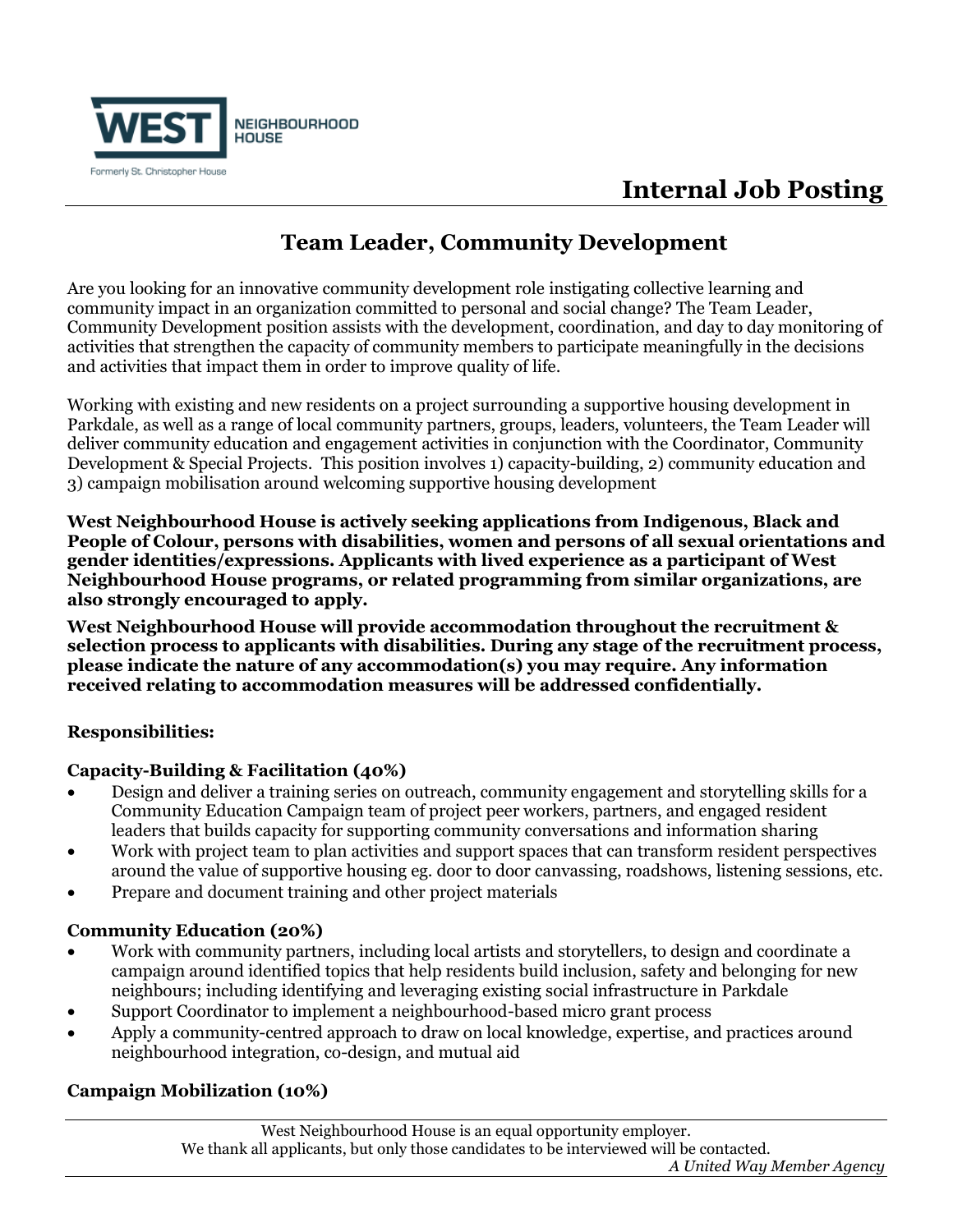

# **Internal Job Posting**

- Plan and utilise effective networking, relationship-building and outreach strategies to attract a diverse range of residents
- Represent the project as appropriate with local parents, resident groups and networks, schools, businesses, partnerships and community fora (e.g. committees, planning sessions, workgroups, etc)
- Work with project team to maintain up to date knowledge of local issues and relevant community resources available within and near Parkdale (eg. employment, housing, recreation, wellbeing, etc.)
- Draft informational, campaign and/or promotional content; contribute to design of visually attractive, accessible project materials and formats

## **General/ Administration (25%)**

- Work in conjunction with the Program Coordinator in the development, implementation, monitoring and evaluation of activities and program directions that meet the needs of local community members.
- Support the operations and activities of the project team. This involves planning, staff scheduling, resolution of day-to-day issues and problem-solving, as well as day-to-day administration.
- Maintain project records, collect data and compile various statistics and records.
- Support internal and external email/phone-based communication in a timely, efficient manner with project team, partners and local stakeholders

## **Other (5%)**

• Participate as a member of West Neighbourhood House, including in-House committees, initiatives and activities; including contributing to opportunities for staff to exchange information, co-ordinate or develop responses as part of organisational Diversity, Equity, and Inclusion plan

# **Qualifications:**

- Knowledge of groups, networks and tables in Parkdale; actively participating in one is an asset
- Understanding of housing precarity experienced by Black and Indigenous community members
- Understanding of supportive housing issues such as tenant rights, affordability, health care, etc.; including some knowledge of wider housing stabilisation policy and population health frameworks
- Demonstrated leadership skills within a team; including ability to train, support, and motivate peer workers, volunteers, and local leaders
- Excellent administrative skills including managing petty cash and supplies, documentation, developing and maintaining data management processes relevant to project reporting
- Strong ability to use database, spreadsheet and word processing software in a Windows environment
- Strong written/oral communication skills; a second language relevant to the community is an asset
- Excellent group facilitation skills
- Demonstrated ability to support one-on-one connections in community and/or arts-based settings
- Able to travel around and work out of Parkdale; as well as remotely
- Ability to work a flexible schedule and evenings and weekends as needed
- Demonstrated understanding of anti-oppression frameworks, including engaging in critical, selfreflective/reflexive, and compassionate praxis